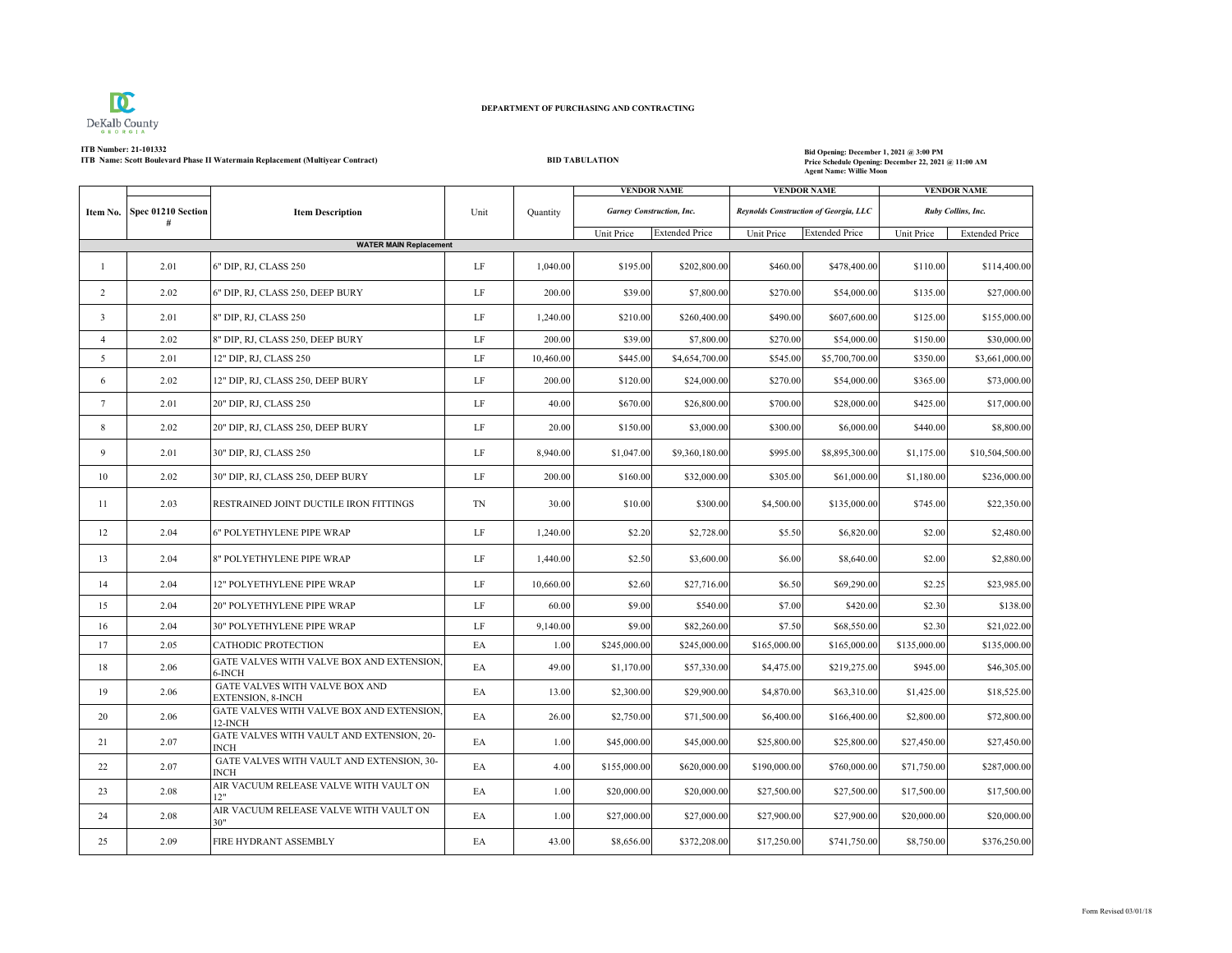| 26 | 2.1  | SALVAGE EXISTING FIRE HYDRANT                                          | EA       | 15.00     | \$1,500.00   | \$22,500.00    | \$2,800.00  | \$42,000.00    | \$1,570.00  | \$23,550.00    |
|----|------|------------------------------------------------------------------------|----------|-----------|--------------|----------------|-------------|----------------|-------------|----------------|
| 27 | 2.11 | TAPPING SLEEVE AND VALVE, 8" x 6"                                      | EA       | 1.00      | \$12,000.00  | \$12,000.00    | \$10,500.00 | \$10,500.00    | \$6,200.00  | \$6,200.00     |
| 28 | 2.11 | TAPPING SLEEVE AND VALVE, 8" x 8"                                      | EA       | 4.00      | \$12,000.00  | \$48,000.00    | \$10,600.00 | \$42,400.00    | \$6,200.00  | \$24,800.00    |
| 29 | 2.11 | TAPPING SLEEVE AND VALVE, 20" x 12"                                    | EA       | 1.00      | \$25,000.00  | \$25,000.00    | \$15,700.00 | \$15,700.00    | \$17,350.00 | \$17,350.00    |
| 30 | 2.12 | CONNECT TO EXISTING WATER LINES, 6"                                    | EA       | 8.00      | \$2,900.00   | \$23,200.00    | \$20,000.00 | \$160,000.00   | \$3,000.00  | \$24,000.00    |
| 31 | 2.12 | CONNECT TO EXISTING WATER LINES, 8"                                    | EA       | 14.00     | \$3,000.00   | \$42,000.00    | \$21,200.00 | \$296,800.00   | \$3,000.00  | \$42,000.00    |
| 32 | 2.12 | CONNECT TO EXISTING WATER LINES, 12"                                   | EA       | 5.00      | \$3,500.00   | \$17,500.00    | \$24,300.00 | \$121,500.00   | \$3,500.00  | \$17,500.00    |
| 33 | 2.12 | CONNECT TO EXISTING WATER LINES, 20"                                   | EA       | 1.00      | \$101,420.00 | \$101,420.00   | \$36,000.00 | \$36,000.00    | \$70,000.00 | \$70,000.00    |
| 34 | 2.12 | CONNECT TO EXISTING WATER LINES, 30"                                   | EA       | 2.00      | \$18,000.00  | \$36,000.00    | \$58,000.00 | \$116,000.00   | \$8,250.00  | \$16,500.00    |
| 35 | 2.13 | COPPER SERVICE LINE INSTALLATION, 2"                                   | LF       | 250.00    | \$115.00     | \$28,750.00    | \$115.00    | \$28,750.00    | \$65.00     | \$16,250.00    |
| 36 | 2.13 | COPPER SERVICE LINE INSTALLATION, 1"                                   | LF       | 250.00    | \$109.00     | \$27,250.00    | \$92.00     | \$23,000.00    | \$45.00     | \$11,250.00    |
| 37 | 2.14 | SERVICE LINE REPLACEMENT, 3/4"                                         | EA       | 20.00     | \$1,650.00   | \$33,000.00    | \$4,060.00  | \$81,200.00    | \$1,765.00  | \$35,300.00    |
| 38 | 2.14 | SERVICE LINE REPLACEMENT, 1"                                           | EA       | 20.00     | \$1,685.00   | \$33,700.00    | \$4,080.00  | \$81,600.00    | \$1,800.00  | \$36,000.00    |
| 39 | 2.14 | SERVICE LINE REPLACEMENT, 1.5"                                         | EA       | 20.00     | \$1,750.00   | \$35,000.00    | \$4,100.00  | \$82,000.00    | \$2,625.00  | \$52,500.00    |
| 40 | 2.14 | SERVICE LINE REPLACEMENT, 2"                                           | EA       | 20.00     | \$2,000.00   | \$40,000.00    | \$8,000.00  | \$160,000.00   | \$3,830.00  | \$76,600.00    |
| 41 | 2.15 | ROCK EXCAVATION                                                        | CY       | 5,890.00  | \$108.00     | \$636,120.00   | \$10.00     | \$58,900.00    | \$0.05      | \$294.50       |
| 42 | 2.16 | ASPHALT PAVEMENT, 2" - 12.5 MM SUPERPAVE                               | TN       | 3,100.00  | \$232.00     | \$719,200.00   | \$193.00    | \$598,300.00   | \$265.00    | \$821,500.00   |
| 43 | 2.16 | ASPHALT PAVEMENT, 6" - 25 MM SUPERPAVE                                 | TN       | 9,870.00  | \$110.00     | \$1,085,700.00 | \$286.00    | \$2,822,820.00 | \$265.00    | \$2,615,550.00 |
| 44 | 2.17 | CONCRETE CURB AND GUTTER, CONCRETE CURB,<br>AND CONCRETE VALLEY GUTTER | LF       | 2,870.00  | \$38.00      | \$109,060.00   | \$54.00     | \$154,980.00   | \$50.00     | \$143,500.00   |
| 45 | 2.18 | CONCRETE DRIVEWAY/SIDEWALK                                             | SY       | 280.00    | \$80.00      | \$22,400.00    | \$95.00     | \$26,600.00    | \$100.00    | \$28,000.00    |
| 46 | 2.19 | ABANDON EXISTING WATER MAIN WITH GROUT                                 | CY       | 810.00    | \$250.00     | \$202,500.00   | \$275.00    | \$222,750.00   | \$125.00    | \$101,250.00   |
| 47 | 2.2  | CONCRETE ENCASEMENT                                                    | CY       | 100.00    | \$215.00     | \$21,500.00    | \$515.00    | \$51,500.00    | \$320.00    | \$32,000.00    |
| 48 | 2.21 | PAVEMENT MARKING AND STRIPING, 5" SOLID<br>WHITE STRIPING              | $\rm LF$ | 10,200.00 | \$0.60       | \$6,120.00     | \$1.60      | \$16,320.00    | \$1.90      | \$19,380.00    |
| 49 | 2.21 | PAVEMENT MARKING AND STRIPING, 8" SOLID<br>WHITE STRIPING              | $\rm LF$ | 160.00    | \$3.00       | \$480.00       | \$2.00      | \$320.00       | \$2.90      | \$464.00       |
| 50 | 2.21 | PAVEMENT MARKING AND STRIPING, 18" SOLID<br>WHITE STRIPING             | $\rm LF$ | 210.00    | \$5.50       | \$1,155.00     | \$4.50      | \$945.00       | \$6.60      | \$1,386.00     |
| 51 | 2.21 | PAVEMENT MARKING AND STRIPING, 5" SOLID<br>YELLOW STRIPING             | LF       | 10,200.00 | \$0.60       | \$6,120.00     | \$1.60      | \$16,320.00    | \$1.90      | \$19,380.00    |
| 52 | 2.21 | PAVEMENT MARKING AND STRIPING, 5" SKIP<br>WHITE STRIPING               | LF       | 10,200.00 | \$0.55       | \$5,610.00     | \$1.40      | \$14,280.00    | \$1.90      | \$19,380.00    |
| 53 | 2.21 | PAVEMENT MARKING AND STRIPING, 5" SKIP<br>YELLOW STRIPING              | LF       | 10,200.00 | \$0.55       | \$5,610.00     | \$1.40      | \$14,280.00    | \$1.90      | \$19,380.00    |
| 54 | 2.21 | PAVEMENT MARKING AND STRIPING, ARROWS<br>AND LETTERING                 | EA       | 15.00     | \$200.00     | \$3,000.00     | \$750.00    | \$11,250.00    | \$185.00    | \$2,775.00     |
| 55 | 2.22 | STORM DRAINAGE SYSTEM, PIPE                                            | LF       | 200.00    | \$300.00     | \$60,000.00    | \$450.00    | \$90,000.00    | \$150.00    | \$30,000.00    |
| 56 | 2.22 | STORM DRAINAGE SYSTEM, CATCH BASIN                                     | EA       | 10.00     | \$6,660.00   | \$66,600.00    | \$18,000.00 | \$180,000.00   | \$5,000.00  | \$50,000.00    |
| 57 | 2.23 | E&SC & TP, WATER QUALITY MONITORING AND<br>SAMPLING                    | LS       | 1.00      | \$6,500.00   | \$6,500.00     | \$9,200.00  | \$9,200.00     | \$16,135.00 | \$16,135.00    |
|    |      |                                                                        |          |           |              |                |             |                |             |                |